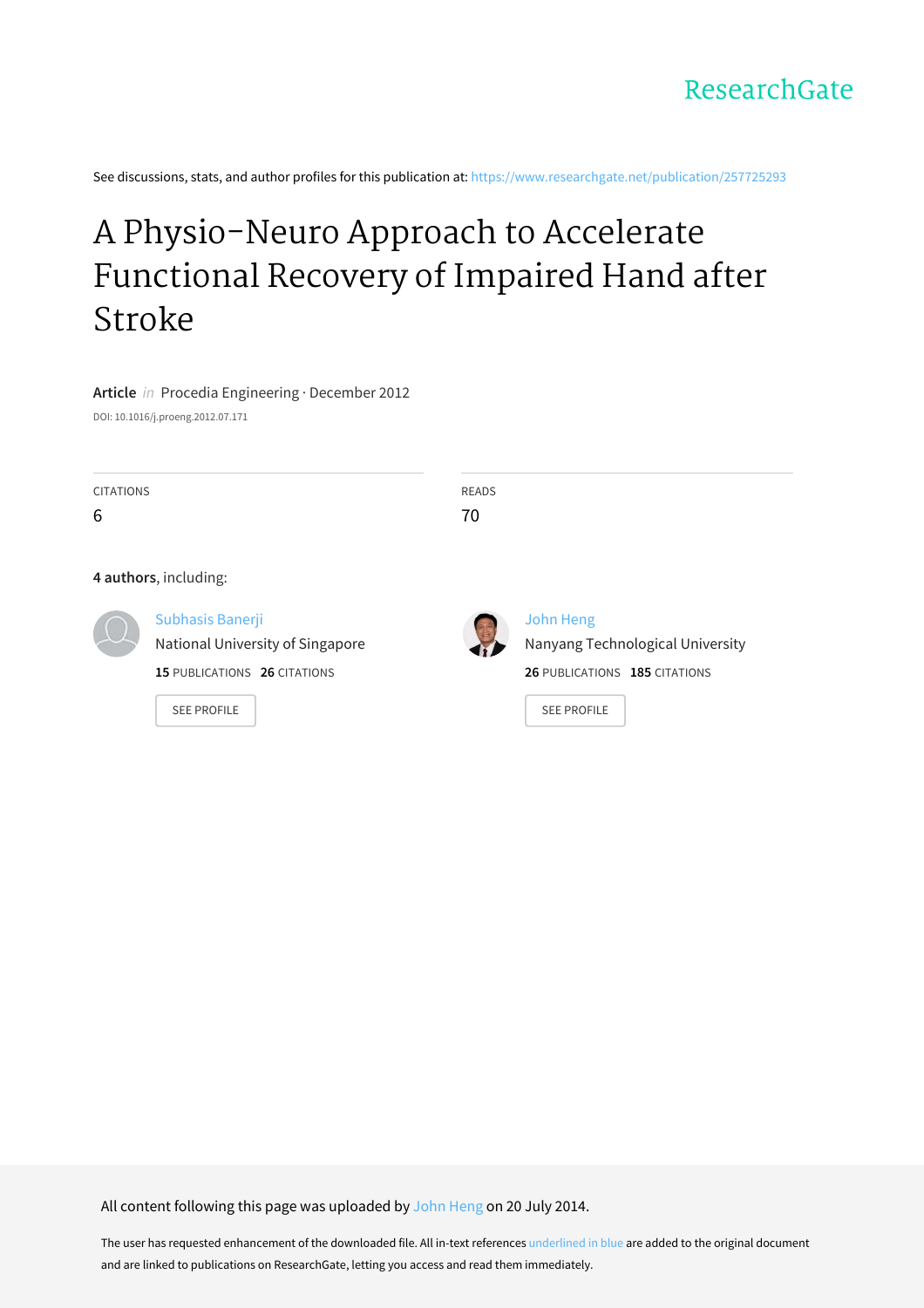

Available online at www.sciencedirect.com



Procedia Engineering  $41$  (2012)  $257 - 263$ 



www.elsevier.com/locate/procedia

### International Symposium on Robotics and Intelligent Sensors 2012 (IRIS 2012)

## A Physio-Neuro Approach to Accelerate Functional Recovery of Impaired Hand after Stroke

Subhasis Banerji<sup>a\*</sup>, Christopher Wee Keong Kuah<sup>b</sup>, Dr. John Heng<sup>c</sup>, Dr. Keng He Kong<sup>b</sup>

*a National University of Singapore, 5, Lower Kent Ridge Road, Singapore 119074 b Tan Tock Seng Hospital, 11 Jalan Tan Tock Seng, Singapore 308433 c Nanyang Technological University, 50, Nanyang Avenue, Singapore 639798* 

#### **Abstract**

Hand function disability after stroke is the greatest obstacle to independent living. Rehabilitation of hand function is known to be more effective if patients can start therapy as early post-stroke as possible, and dedicate maximum therapy hours during hospital stay. Constraints such as a rapidly increasing patient-therapist ratio and a shortage of beds for stroke patients often prevent ideal rehabilitation therapy. One solution could be a system that can guide the patient in practicing key functional hand movements unsupervised as well as record data for tracking and reviewing progress. This paper describes a pilot experiment with a new Rehabilitation Platform. It consists of a mirror-image instruction video which guides the stroke patient through a therapy protocol; an arm glove provides EMG biofeedback simultaneously to highlight incremental progress and self-regulation in muscle use. This forms a part of the overall physio-neuro platform named "SynPhNe". It is being tested to drive an accelerated hand function rehabilitation process. Initial results suggest that in early poststroke therapy, it may be possible to accelerate functional recovery of the hand by leveraging the ability of the brain-muscle system to respond favourably to both components of the platform - mirror image visual input and biofeedback.

© 2012 The Authors. Published by Elsevier Ltd. Selection and/or peer-review under responsibility of the Centre of Humanoid Robots and Bio-Sensor (HuRoBs), Faculty of Mechanical Engineering, Universiti Teknologi MARA.

*Keywords*: rehabilitation; functional recovery; SEMG; biofeedback; stroke; upper limb; SynPhNe; mirror image

#### **1. Introduction**

Over the past 30 years, the number of stroke cases has been steadily rising in Singapore hospitals. Between 1986 and 1996 there was more than a two-fold increase in the number of stroke patients [1]. In the USA, every 45 seconds someone suffers a stroke [2]. The World Health Organization reports that stroke leaves nearly five million people disabled every year, worldwide [3]. The rising number of stroke survivors raises the demand on therapists' duties and responsibilities (whose numbers have not increased to that extent). This adversely affects the therapists' ability to provide the required attention to patients. Such attention is especially crucial in the acute and sub-acute phases of stroke rehabilitation, during which the four key predictors of functional recovery are:

- an early start to therapy  $[6]$ ,  $[8]$
- expert supervision [\[5\]](https://www.researchgate.net/publication/23802433_Technology-assisted_training_of_arm-hand_skills_in_stroke_Concepts_on_reacquisition_of_motor_control_and_therapist_guidelines_for_rehabilitation_technology_design?el=1_x_8&enrichId=rgreq-3ec3e75fc8fee8304952a33710180224-XXX&enrichSource=Y292ZXJQYWdlOzI1NzcyNTI5MztBUzoxMjA5ODQ1MTg1MzMxMjBAMTQwNTg1NjM2NTQ2Mg==)
- greater therapy hours [\[7\]](https://www.researchgate.net/publication/6344093_Probability_of_Regaining_Dexterity_in_the_Flaccid_Upper_Limb_Impact_of_Severity_of_Paresis_and_Time_Since_Onset_in_Acute_Stroke?el=1_x_8&enrichId=rgreq-3ec3e75fc8fee8304952a33710180224-XXX&enrichSource=Y292ZXJQYWdlOzI1NzcyNTI5MztBUzoxMjA5ODQ1MTg1MzMxMjBAMTQwNTg1NjM2NTQ2Mg==)
- correct muscle use [\[4\]](https://www.researchgate.net/publication/8247706_Significance_of_poor_patient_participation_in_physical_and_occupational_therapy_for_functional_outcome_and_length_of_stay?el=1_x_8&enrichId=rgreq-3ec3e75fc8fee8304952a33710180224-XXX&enrichSource=Y292ZXJQYWdlOzI1NzcyNTI5MztBUzoxMjA5ODQ1MTg1MzMxMjBAMTQwNTg1NjM2NTQ2Mg==), [\[5\]](https://www.researchgate.net/publication/23802433_Technology-assisted_training_of_arm-hand_skills_in_stroke_Concepts_on_reacquisition_of_motor_control_and_therapist_guidelines_for_rehabilitation_technology_design?el=1_x_8&enrichId=rgreq-3ec3e75fc8fee8304952a33710180224-XXX&enrichSource=Y292ZXJQYWdlOzI1NzcyNTI5MztBUzoxMjA5ODQ1MTg1MzMxMjBAMTQwNTg1NjM2NTQ2Mg==)

<sup>\*</sup> Corresponding author. Tel.: +65 94491767

*E-mail address:* dosbs@nus.edu.sg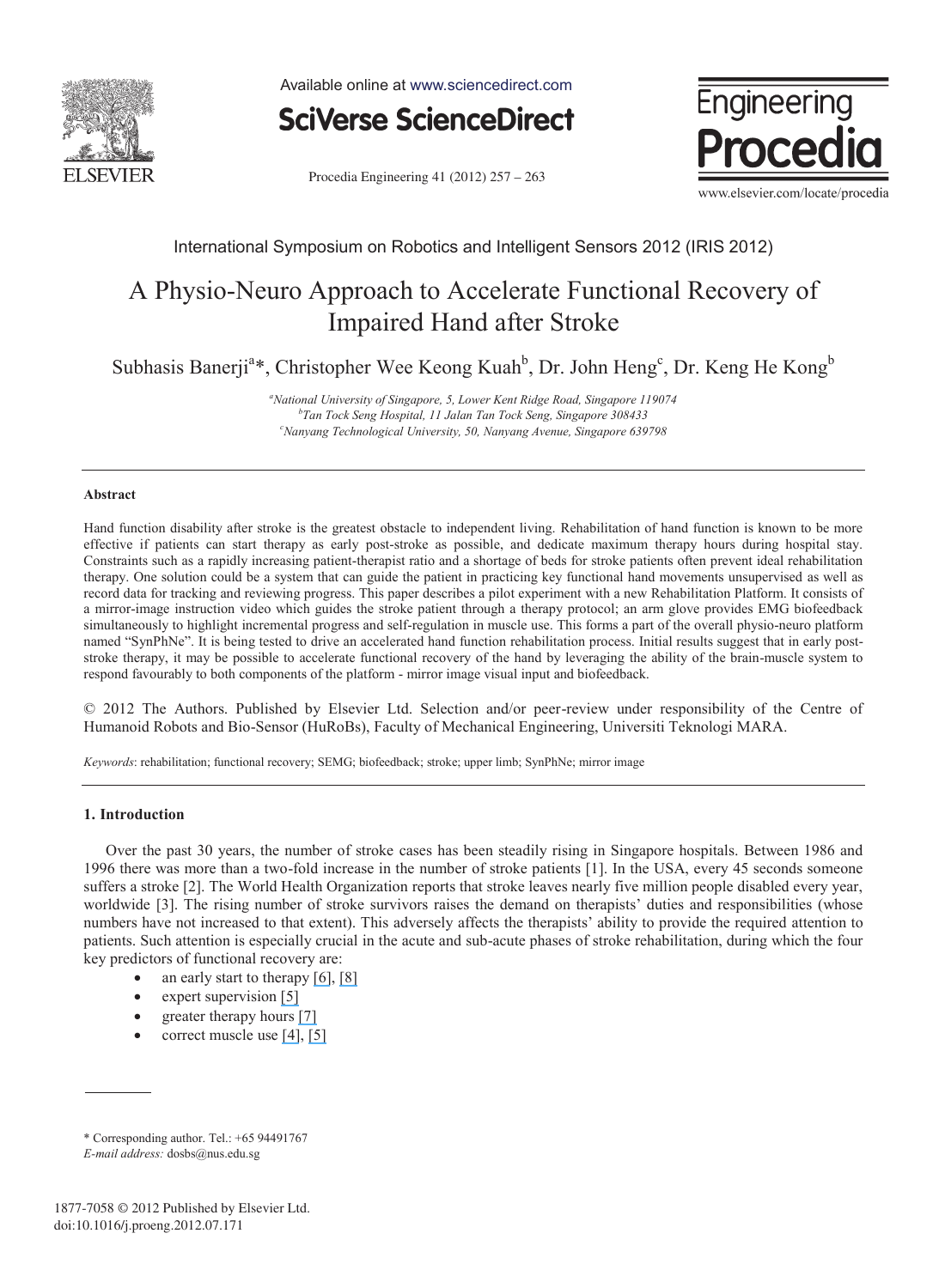In the present day, technology is unable to satisfy all four above requirements. In addition, recent neurological studies show that it is crucial to leverage the phenomena of increased brain plasticity immediately after a stroke to improve chances of motor recovery [\[6\]](https://www.researchgate.net/publication/13418324_Lesion-induced_plasticity_as_a_potential_mechanism_for_recovery_and_rehabilitative_training?el=1_x_8&enrichId=rgreq-3ec3e75fc8fee8304952a33710180224-XXX&enrichSource=Y292ZXJQYWdlOzI1NzcyNTI5MztBUzoxMjA5ODQ1MTg1MzMxMjBAMTQwNTg1NjM2NTQ2Mg==). The SynPhNe system discussed in this paper is designed to address these gaps. The simple design allows a patient to start therapy at bedside by following the video instruction. The biofeedback is designed to identify that the appropriate muscles are being used for each action. After a brief training, most patients can use the system with a low level of supervision.

The experiment explained in this paper focuses on leveraging the effects of neuroplasticity using video guided instruction delivered as a mirror-image of the affected arm. Following instructions demonstrated in mirror-image is known to affect the firing of neurons in the motor cortex related to these actions [\[9\]](https://www.researchgate.net/publication/9067724_Theoretical_and_Practical_Considerations_in_the_Restoration_of_Function_After_Stroke?el=1_x_8&enrichId=rgreq-3ec3e75fc8fee8304952a33710180224-XXX&enrichSource=Y292ZXJQYWdlOzI1NzcyNTI5MztBUzoxMjA5ODQ1MTg1MzMxMjBAMTQwNTg1NjM2NTQ2Mg==), [\[10\]](https://www.researchgate.net/publication/8491604_The_Mirror-Neuron_System?el=1_x_8&enrichId=rgreq-3ec3e75fc8fee8304952a33710180224-XXX&enrichSource=Y292ZXJQYWdlOzI1NzcyNTI5MztBUzoxMjA5ODQ1MTg1MzMxMjBAMTQwNTg1NjM2NTQ2Mg==). This can help tap into the large brainbody redundancies that are built up during the learning of functional tasks throughout a person's life [1[1\].](https://www.researchgate.net/publication/13526931_On_the_Problem_of_Adequate_Language_in_Motor_Control?el=1_x_8&enrichId=rgreq-3ec3e75fc8fee8304952a33710180224-XXX&enrichSource=Y292ZXJQYWdlOzI1NzcyNTI5MztBUzoxMjA5ODQ1MTg1MzMxMjBAMTQwNTg1NjM2NTQ2Mg==)The authors have simultaneously employed SEMG (surface electromyography) mode of biofeedback since it can detect and display compensatory muscle use, unconscious muscle co-contraction and minute muscle activations, thus allowing patients to selfcorrect and train muscle use strategies in real time, while attempting the tasks displayed on the video screen. The authors hypothesize that using mirror image instruction and biofeedback together may result in an accelerated recovery of functional ability and may be even faster than the standard repetitive task practice based on verbal instruction. This pilot study was, therefore, conducted as a single session feasibility study to identify whether the system could identify minute differences in muscle use strategies and whether stroke patients with different levels of disability could respond to such a biofeedback, while trying to imitate simple everyday tasks. If this was indeed possible, it was reasonable to expect some visible gains in function in the first therapy session itself.

#### **2. System description**



Fig.1. Block diagram of Rehabilitation Platform setup showing SEMG glove and Signal flow path

Fig 1 explains the overall "SynPhNe" Platform setup. For this experiment only SEMG bio-signal inputs were used. Relaxation instructions were delivered manually. This ensured that the patient's attention is directly engaged by the mirrorimage instruction video, run at a pace appropriate to the level of disability (one action repetition every 30 seconds). The biofeedback arm glove consisted of dry SEMG sensors which tracked 7 muscles of the arm and hand. The design of this glove has been reported in a separate paper by the authors [12]. The detailed design and testing of the amplification circuit was reported by the authors previously [\[13\]](https://www.researchgate.net/publication/224586236_A_step_towards_home-based_robotic_rehabilitation_An_interface_circuit_for_EEGSEMG_actuated_orthosis?el=1_x_8&enrichId=rgreq-3ec3e75fc8fee8304952a33710180224-XXX&enrichSource=Y292ZXJQYWdlOzI1NzcyNTI5MztBUzoxMjA5ODQ1MTg1MzMxMjBAMTQwNTg1NjM2NTQ2Mg==), [\[14\]](https://www.researchgate.net/publication/238341491_A_step_towards_multi-level_human_interface_devices_a_system_that_responds_to_EEGSEMG_triggers?el=1_x_8&enrichId=rgreq-3ec3e75fc8fee8304952a33710180224-XXX&enrichSource=Y292ZXJQYWdlOzI1NzcyNTI5MztBUzoxMjA5ODQ1MTg1MzMxMjBAMTQwNTg1NjM2NTQ2Mg==). Results of the system validation experiments were also reported [\[15\]](https://www.researchgate.net/publication/6291229_Surface_EMG_analysis_on_normal_subjects_based_on_isometric_voluntary_contraction?el=1_x_8&enrichId=rgreq-3ec3e75fc8fee8304952a33710180224-XXX&enrichSource=Y292ZXJQYWdlOzI1NzcyNTI5MztBUzoxMjA5ODQ1MTg1MzMxMjBAMTQwNTg1NjM2NTQ2Mg==). After signals were acquired on all channels, the target thresholds to be used in the guided therapy sequences were calibrated for the individual patient. Then, the instruction video and biofeedback screens guided the patient through different movements and tasks.

#### **3. Methods**

#### *3.1. Experiments conducted for SEMG acquisition and analysis in healthy subjects*

The experiments with 8 healthy subjects in the age group 25-74 involved recording 7-channel SEMG in 1) neutral resting state, 2) in an induced relaxation state and 3) during hand movements and performing tasks. This was aimed at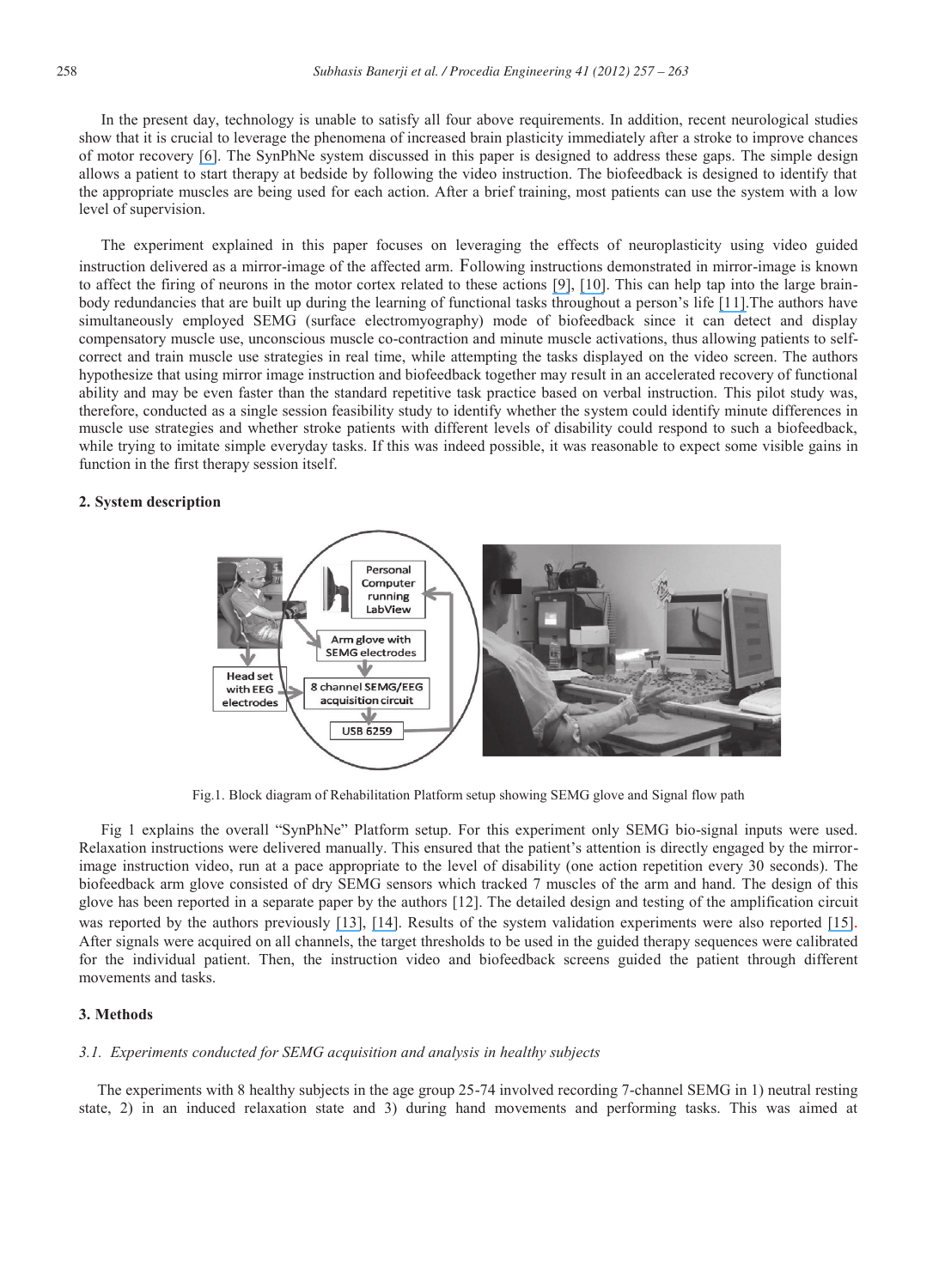understanding which muscles are best targeted for the hand movements and tasks that the authors had selected for the study. The muscles targeted for standard therapy exercises are listed in Table I.

Table I: Muscle groups tapped for "dry" electrode SEMG signals

| S.No.          | Movement           | Muscle group               |
|----------------|--------------------|----------------------------|
|                | Wrist extension    | Extensor carpi ulnaris     |
| $\overline{c}$ | Wrist flexion      | Flexor carpi ulnaris       |
| 3              | Fingers extension  | Extensor digitorum         |
| 4              | Fingers flexion    | Flexor digitorum profundus |
| 5              | Forearm pronation  | Pronator teres             |
| 6              | Forearm supination | Supinator                  |
|                | Thumb flexion      | Opponens pollicis          |

The experiment with healthy subjects also helped to identify the SEMG signal threshold ranges for these muscles. This information was used to determine the gain settings and tune the system while doing the experiment with stroke patients.

#### *3.2. Experiments conducted for SEMG acquisition and analysis in stroke afflicted subjects*

Nine right-hand hemiplegic stroke subjects ranging from 30 to 71 (51.8  $\pm$  15.4) years old were recruited from a rehabilitation centre in Singapore to participate in the pilot study. Key inclusion criteria were (1) less than 90 days after stroke; (2) Motor Power MRC grade between 0 and 4 of the hemiplegic upper extremity; (3) passive range of motion less than 50% of normal range of motion for the elbow, wrist, fingers in extension and flexion, and the forearm pronation and supination. Table II contains the basic profile of the stroke subjects. This feasibility study was approved by the Institutional Review Board of the rehabilitation centre. All subjects provided informed consent before participation.

| <b>Stroke Subject</b> | Age | <b>Stroke Type</b> | Days               | <b>Fugl-Meyer Scale</b> | <b>Motoricity Index</b> |
|-----------------------|-----|--------------------|--------------------|-------------------------|-------------------------|
| (SS)                  |     |                    | <b>Post Stroke</b> | (full 66)               | (full 100)              |
| SS1                   | 30  | Hemorrhagic        | 57                 | 21                      | 40                      |
| SS <sub>2</sub>       | 53  | Ischemic           | 15                 | 43                      | 73                      |
| SS3                   | 31  | Hemorrhagic        | 37                 | 9                       | 10                      |
| SS <sub>4</sub>       | 50  | Ischemic           | 8                  | 38                      | 58                      |
| SS <sub>5</sub>       | 67  | Ischemic           | 44                 | 57                      | 77                      |
| SS <sub>6</sub>       | 46  | Ischemic           | 18                 | 18                      | 45                      |
| SS7                   | 70  | Hemorrhagic        | 32                 | 62                      | 77                      |
| SS <sub>8</sub>       | 48  | Ischemic           | 8                  | 6                       |                         |
| SS <sub>9</sub>       | 71  | Ischemic           | 9                  | 58                      | 77                      |

Table II Profile of stroke subjects

Both healthy and stroke subjects were asked to do a total of 12 activities. The first two were resting and relaxation, done to sample the baseline SEMG activity of the arm muscles. The other exercises performed were (1) wrist extension and flexion, (2) finger extension and flexion, and (3) pronation and supination, (4) wrist and finger extension (open grasp), (5) pick up a pen, (6) grasp a bottle, (7) flip a page, and (8) use a pair of chopsticks. Each movement was repeated five times. Video led basic exercises were followed by video led task practice. Training with individual muscle groups was supported by the biofeedback interface. Where poor activation, co-contraction and compensation would become evident, the subject was instructed to try and self-correct these on the fly. After a while, such correction was expected to be intuitive.

The root-mean-square (RMS) of the data points was exported to Microsoft Excel and the graphs for each electrode pair's data were plotted. Signal peaks and actions performed by the subject were correlated with the aid of the video recordings. Once the action peaks had been identified, the start and end points of an action peak were taken to calculate the mean and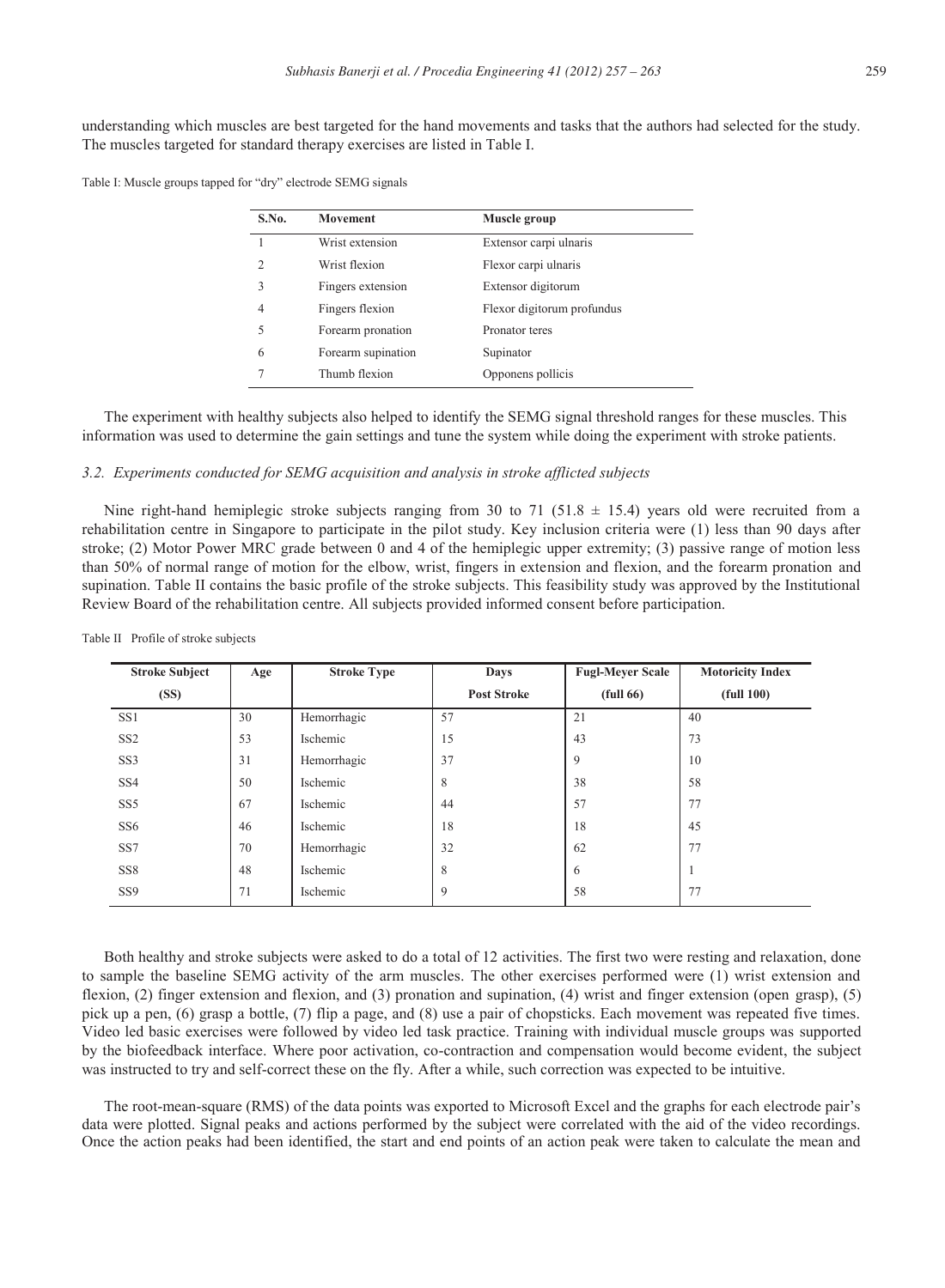median of the action. A period of more than 100 data points where the subject was not performing any actions was then identified to be used as the baseline activity to subtract from the mean or median of the action peaks to get the effective muscle activation amplitude. To minimize error due to perception bias, only one person worked on picking out the points. It is well accepted that real life physiological signals are highly non-Gaussian in distribution [\[16\]](https://www.researchgate.net/publication/287468644_Low_usage_of_intelligent_technologies_by_the_aged_New_initiatives_to_bridge_the_digital_divide?el=1_x_8&enrichId=rgreq-3ec3e75fc8fee8304952a33710180224-XXX&enrichSource=Y292ZXJQYWdlOzI1NzcyNTI5MztBUzoxMjA5ODQ1MTg1MzMxMjBAMTQwNTg1NjM2NTQ2Mg==). Wilcoxon signed rank test was thus used to classify the transition between the action peaks of each electrode pairs to baseline activity as significant or non-significant, based on a confidence level of 95% ( $p < 0.05$ ). It was also used to classify baseline activity during the exercise against baseline activity at induced relaxation. The Kruskal-Wallis test was used to determine if there were significant differences between baseline activities and action peaks across subjects in each study, based on a confidence level of 95% ( $p < 0.05$ ).

#### **4. Results and discussion**

Due to space limitation, only SEMG activity of the wrist extension and flexion exercise will be discussed and summarised in this paper. The remaining data will be reported in subsequent publications, using action and task specific discussions. Since the experiment was originally conceived as a feasibility study, observational results of functional gains are enumerated without any post-session clinical assessment. The trials observed the ability of stroke patients to self-correct maladaptive muscle strategies, particularly in wrist flexion, finger extension and pronation. All stroke subjects were able to maintain attention towards the video throughout the whole experiment (47 minutes with a 5 min break at 30 min), with minimum verbal communication. No significant involuntary muscle activity was seen in either the healthy or stroke subjects. SEMG threshold values in stroke subjects were in the range of  $0.005 - 0.02$  V, while threshold values in healthy subjects were 0.015-0.02V (reported by the authors earlier) [12].

#### *4.1 Wrist extension and flexion*

The healthy subjects predominantly used the biomechanically correct muscle groups in synergy with other muscles. For wrist extension, significant differences in transition between action peaks to baseline activity were observed in thumb flexor, wrist extensor, wrist flexor, finger flexor, and pronator muscle groups. The largest effect size recorded by each stroke subject was found to be in the wrist extensor except for subjects SS.4 and SS.7 (see Table II), which were found to be in the finger flexor ( $T = 197$ ,  $p < .001$ ,  $r = -.60$ ) and thumb flexor ( $T = 26$ ,  $p < .001$ ,  $r = -.61$ ), respectively.

For wrist flexor, significant differences were observed in all muscle groups for all stroke subjects, except SS.4 in finger extensor ( $T = 8907$ ,  $n_s$ ,  $r = -0.06$ ) and pronator ( $T = 9794.5$ ,  $n_s$ ,  $r = -0.01$ ). The largest effect size recorded by each stroke subject was found to be unique. For SS.2 and SS.4, it was found to be the finger flexor  $(T = 257, p < .001, r = .47$  and  $T =$ 583, *p < .001,* r = -.58), SS.3, wrist extensor (T = 351, *p < .001,* r = -.67), SS.5, supinator (T = 23, *p < .001,* r = -.61), and SS.7, thumb flexor  $(T = 49, p < .001, r = .61)$ . This significant difference shows that all stroke subjects used more than one group of muscles to extend and flex their wrist. Other than SS.4 and SS.7, the rest of the stroke subjects used the theoretically correct muscle group, wrist extensor, more often while attempting wrist extension. For wrist flexion, none of the stroke subjects used the theoretically correct muscles group, wrist flexor, dominantly. This seemed to indicate that wrist extensors were more intuitively controlled (although weak in terms of force generation) while wrist flexors were actually poorly isolated although most stroke subjects should better flexion movement when compared to extension.

Co-contraction of muscles was present in both healthy and stroke subjects. No subject (stroke or healthy) used only one corresponding muscle group specifically to elicit the corresponding action. Seven out of nine stroke subjects used correct muscle groups initially as compared to seven out of eight healthy subjects. For flexion, the number of healthy subjects was the same while none of the stroke subjects used the flexors predominantly. This points out that using compensatory muscle activity to elicit the intended motion is not restricted to hemiplegic patients alone; there are healthy individuals who engage in compensatory muscle activity as well, which is not age dependent. Further, stroke subjects were able to target flexor muscles poorly compared to extensors, which was surprising.

In the sample SEMG profile in Fig 2(A), second extension shows a better differentiation compared to first extension peak, while flexion shows poor muscle recruitment. Stroke patients with significantly impaired movements showed symptoms of exhaustion - panting or heavy breathing. For these stroke subjects, SEMG revealed the activation of all muscle groups (agonist and antagonist) for all actions attempted. Thus general patterns of co-contraction were high. For moderate and mild stroke subjects and healthy subjects, where exhaustion was not evident, SEMG revealed a distinct alternation in activation of agonist and antagonist muscle groups for opposing actions done alternatively as shown in Fig 2(B). Several moderate and mildly impaired subjects were able to improve from a profile similar to Fig 2 (B) to a profile closer to Fig 2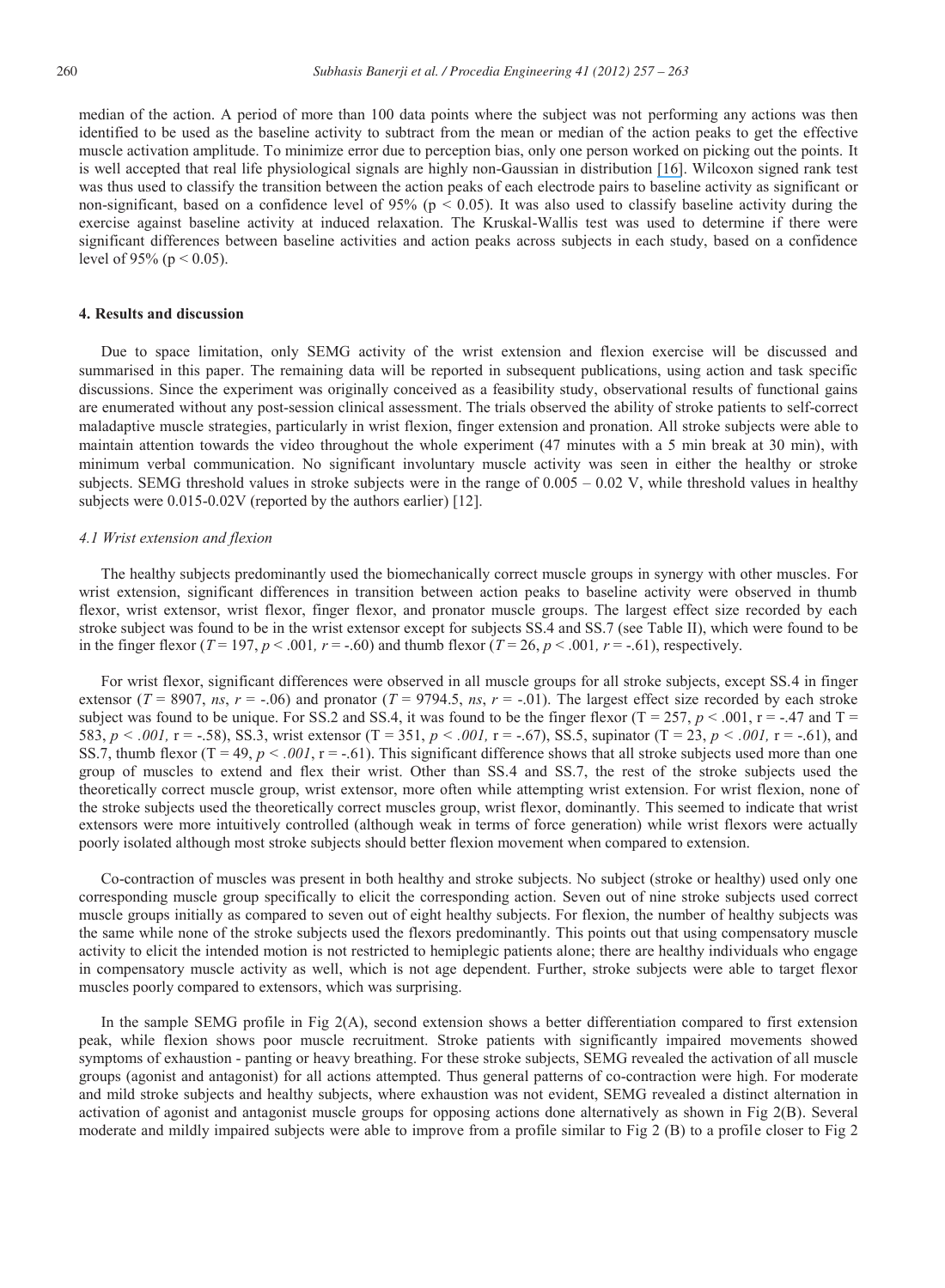(C) in a single session of therapy using the SynPhNe platform. Notable among these was subject SS5, who progressed to lifting up a bottle filled with water. Although it is known that stroke patients may show true recovery (same muscles used for specific actions as pre-stroke) or behavioural recovery (through the use of compensatory muscles), current clinical rehabilitation practices cannot make a visual distinction of true and maladaptive strategies [\[5\]](https://www.researchgate.net/publication/23802433_Technology-assisted_training_of_arm-hand_skills_in_stroke_Concepts_on_reacquisition_of_motor_control_and_therapist_guidelines_for_rehabilitation_technology_design?el=1_x_8&enrichId=rgreq-3ec3e75fc8fee8304952a33710180224-XXX&enrichSource=Y292ZXJQYWdlOzI1NzcyNTI5MztBUzoxMjA5ODQ1MTg1MzMxMjBAMTQwNTg1NjM2NTQ2Mg==). Such a differentiation was clearly visible in this experiment as illustrated by Fig 2. The subjects could also use this feedback to improve their SEMG activation profiles.



Fig 2. Sample agonist-antagonist SEMG RMS plot for wrist extension and flexion (A) high co-contraction in wrist extension (B) moderate co-contraction in wrist extension (C) functionally differentiated agonist-antagonist action.

The other muscle groups showed similar self-regulated changes particularly finger extensors and pronator. The supinator was the most difficult to sense clearly and also to regulate volitionally. Only subject SS7 could engage wrist flexors clearly and repeatedly. He used the platform to do increased number of repetitions on extensor and flexor muscles and decided to use the platform as an endurance trainer.

This study demonstrated that the use of SEMG was not only able to identify when compensatory muscles are being used, but also which muscle groups were adopting maladaptive synergies. The patient was consequently able to self-correct.

#### *4.2 Therapy Outcome Observations*

Visual observation of the experiments threw up some interesting results. It was found that the single session therapy of approximately one hour resulted in gains for several patients. It was decided to collate these observations to see which group of patients adapted fastest to the system and was able to "self-correct" or "self regulate" based on the biofeedback they received. The summary of these results are shown in Table III for severe, moderate and mildly impaired patients respectively.

Most of the severely affected patients with flaccid arms were unable to perform the exercises. However, every subject was taken through the entire task practice sequence. Subject SS1, with Fugyl Meyer score only 21, was able to see the weak muscle contractions in her arm and by manipulating the hand position was able to achieve a pronation, supination movement. She also managed to extend fingers by trying to achieve a higher SEMG trigger, but could not extend thumb. Thus she was able to supinate and approach a bottle for task practice but was unable to grasp. Subject SS1 was motivated to try the tasks for a full 50 minutes after seeing such immediate, incremental progress. The subject SS3 noticed that the slight movement he managed to generate was actually by using compensatory muscle strategies. He learned to arrest this tendency and reported higher motivation due to a better understanding of the muscle activation process.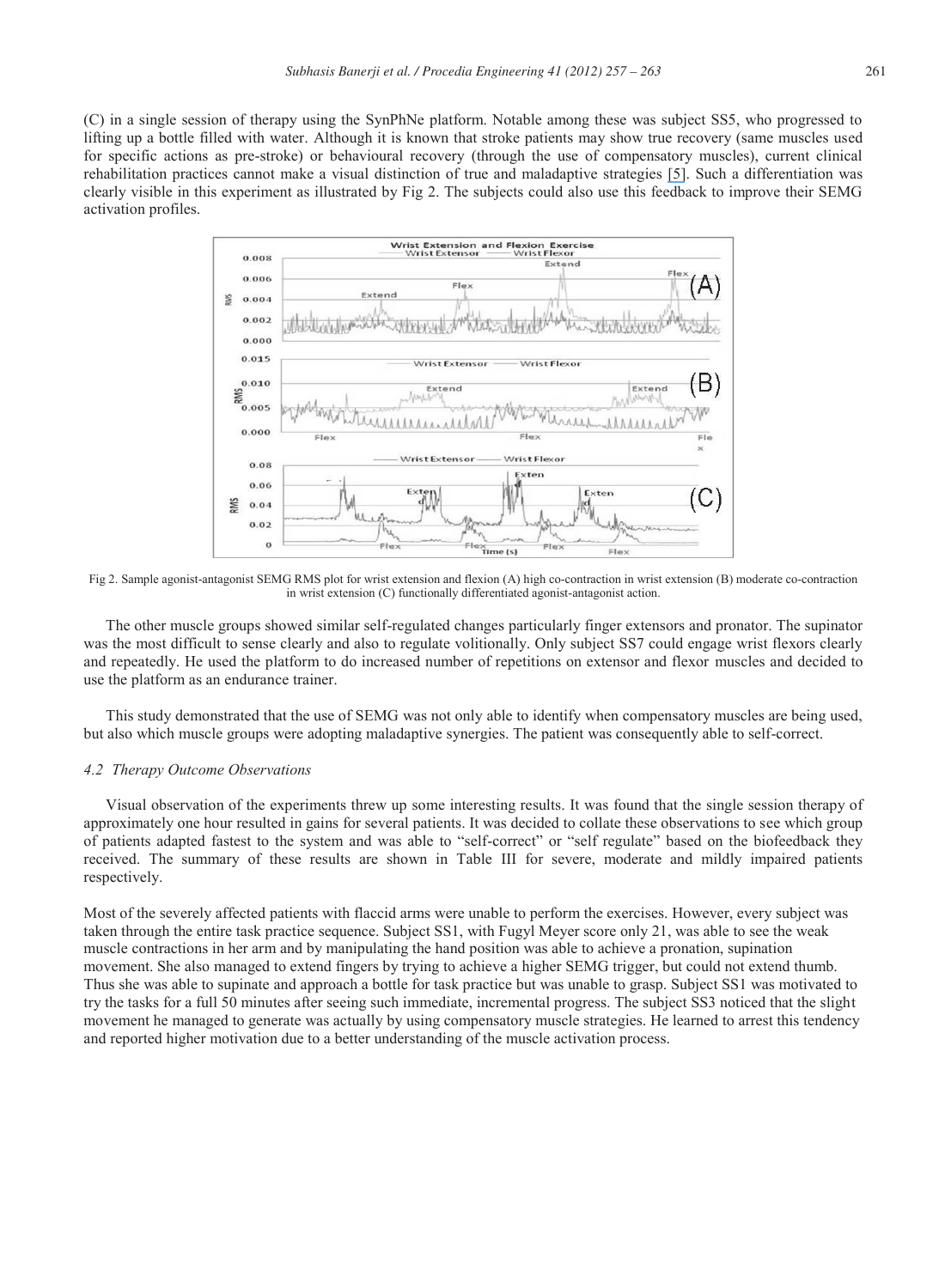| Table III Summary of Single Session Outcomes – gains in various activities |  |  |  |
|----------------------------------------------------------------------------|--|--|--|
|                                                                            |  |  |  |
|                                                                            |  |  |  |
|                                                                            |  |  |  |

| Stroke subject  | Impairment | Able              | Single<br>joint                      | Multi-joint                | <b>Task practice</b>                     |
|-----------------|------------|-------------------|--------------------------------------|----------------------------|------------------------------------------|
|                 |            | to Induce         | movement                             | movement                   |                                          |
|                 |            | <b>Relaxation</b> |                                      |                            |                                          |
| SS1             | severe     | no                | Pronation,<br>finger<br>extension    | Open grasp                 | Approach bottle with<br>open grasp       |
| SS <sub>3</sub> | severe     | no                | Corrected<br>compensation            | Restrained<br>compensation | No gains                                 |
| SS <sub>6</sub> | severe     | no                | No gains                             | No gains                   | No gains                                 |
| SS8             | severe     | no                | No gains                             | No gains                   | No gains                                 |
| SS <sub>2</sub> | moderate   | yes               | Pronation,<br>finger<br>extension    | SEMG peaks                 | <b>SEMG</b> peaks                        |
| SS <sub>4</sub> | moderate   | ves               | without<br>Pronation<br>compensation | Two finger pinch           | Lifted and transferred<br>pen            |
| SS5             | mild       | yes               | Pronation,<br>finger<br>extension    | Open grasp                 | Grasped and lifted full<br>water bottle  |
| SS7             | mild       | no                | Wrist flexion, finger<br>flexion     | More repetitions           | More repetitions                         |
| SS <sub>9</sub> | mild       | yes               | without<br>Pronation<br>compensation | Open grasp, pinch          | Lifted<br>bottle,<br>used<br>chop sticks |

In the moderately and mildly affected subjects, one of the consistent gains was the reduced SEMG baseline activity induced by the relaxation instruction. Imitating the mirror image and self-correcting based on biofeedback resulted in subject SS4 picking up a pen for the first time post-stroke. Both patients managed to execute pronation without compensatory use of the elbow after reading the biofeedback. This compensation showed up as an absence of peaks in the pronator muscle biofeedback screen. The mildly affected subjects were also able to achieve a lower SEMG baseline in the relaxation exercise. Compensation in pronation and finger extension was substantially self-corrected after 5-6 attempts. Subject SS5 and SS9 were able to attempt successfully the lifting of a water bottle filled with water and the picking up of an object with chopsticks respectively, for the first time post-stroke. This was very encouraging and both patients left the experiment room highly motivated.

#### **5. Conclusions and future work**

Several patients made visible breakthroughs in simple movements and tasks in a single session and all except two severely impaired subjects showed gains in self-regulating appropriate muscle synergies. The SEMG data analysed demonstrated that healthy and stroke subjects have an innate ability to self-regulate their muscle use strategy to improve functional outcome. The results point in favour of the hypothesis that an attempt to tap redundant neural pathways using mirror-image visual input combined with SEMG biofeedback may enable actively participating hemiplegic patients to make significant breakthroughs in motor function recovery very early in therapy. A larger study is urgently needed to further validate this theory and translate into clinical practice for stroke therapy.

#### **Acknowledgements**

The authors wish to thank the staff of Robotics Research Centre, NTU, Singapore, and Tan Tock Seng Rehabilitation Centre, Singapore, for the use of their facilities in the conduct of this project. The study was sponsored by grant NIG/0024/2008 of NMRC Singapore.

#### **References**

[1] Venketasubramian, N, 1999. Stroke in Singapore – An overview, Singapore Medical Journal, Singapore, 1999. 40(1). Extracted on 24.06.2012 from http://www.sma.org.sg/smj/4001/articles/4001ra1.html

<sup>[2]</sup> Cardiovascular Disease and Stroke Care, Centre of Excellence in Health Disparities, Morehouse School of Medicine. Extracted on 27.05.2012 from http://web.msm.edu/EXPORT/stroke\_facts.htm

<sup>[3] &</sup>quot;Stroke Statistics", extracted on 21.06.2012 from http://www.strokecenter.org/patients/stats.htm

<sup>[4]</sup> Lenze,E.J., Munin, M.C., Quear, T., Dew, M.A., Rogers, J.C., Begley, A.E., Reynolds, C.F., 2004. Significance of poor patient participation in